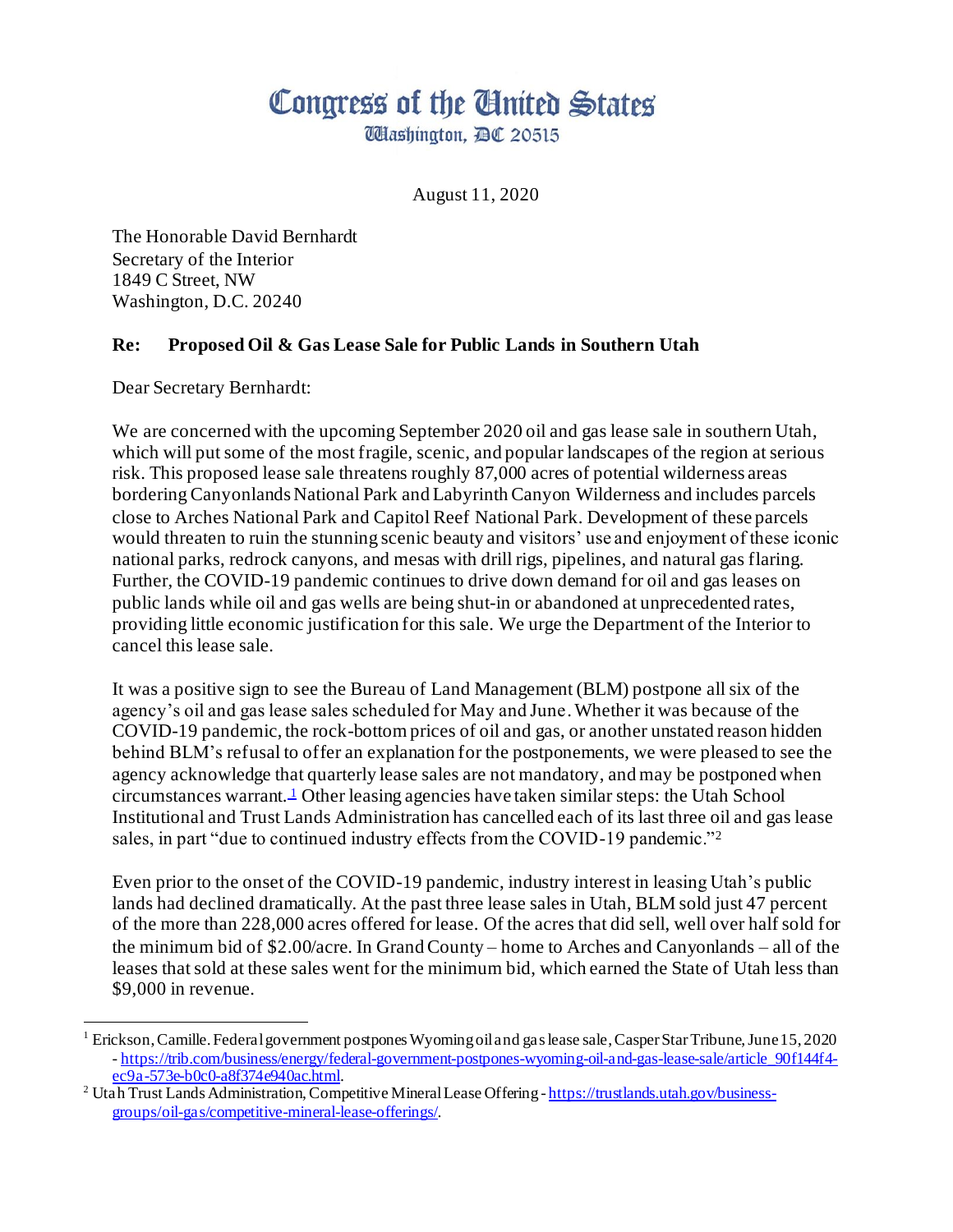Further highlighting the fiscal irresponsibility of holding new lease sales now is that BLM has recently granted royalty relief for nearly 50 leases in Grand County, Utah, many of which surround Canyonlands National Park, including leases that are adjacent to those proposed to be auctioned off at the September 2020 sale. It is inconsistent with the Department's fiscal responsibilities to the American taxpayers to reduce the royalty rate for existing leases while taking steps to issue new leases for adjoining and nearby lands.

This proposed sale is also of concern to local officials, including Grand County Council Chairwoman Mary McGann, who recently said, "… when you look at that map, it just sends chills up your spine."<sup>3</sup> Similar sentiments have been shared by other officials, including Moab City councilmember Kalen Jones, who stated, "This is a massive industrial development that traverses some of our prime recreational areas. This dwarfs everything else already leased in the area."<sup>4</sup>

This proposed lease sale is reminiscent of the December 2008 Utah lease sale during the President George W. Bush administration, which included some of the same public lands and resulted in a huge public outcry, a restraining order halting issuance of the leases by the Bush administration, and eventually cancellation and refund of the lease bids. The ongoing pandemic, economic downturn, and ever-increasing climate challenges makes the leasing and development of these public lands even more ill-advised now than in 2008.

We urge you to cancel the proposed Utah lease sale currently scheduled for September 2020.

Regards,

Alan Lowenthal

Alan Lowenthal Raúl Grijalva Chair Chair Subcommittee on Energy and Mineral Resources

Pail W. Spale

House Natural Resources Committee

<sup>3</sup> Magill, Bobby, Aaron Kessler. Interior Oil Leasing Near Parks Compared to Despoiling a Picasso, Bloomberg Law, May 13, 2020 - [https://news.bloomberglaw.com/environment-and-energy/interior-oil-leasing-near-parks-compared](https://news.bloomberglaw.com/environment-and-energy/interior-oil-leasing-near-parks-compared-to-despoiling-a-picasso)[to-despoiling-a-picasso](https://news.bloomberglaw.com/environment-and-energy/interior-oil-leasing-near-parks-compared-to-despoiling-a-picasso).

<sup>4</sup> Groetzinger, Kate. The BLM Could Lease Over 100,000 Acres Of Public Land Around Moab To Energy Companies, KUER 90.1, NPR Utah,May8, 2020 - [https://www.kuer.org/post/blm-could-lease-over-100000-acres-public-land](https://www.kuer.org/post/blm-could-lease-over-100000-acres-public-land-around-moab-energy-companies#stream/0)[around-moab-energy-companies#stream/0](https://www.kuer.org/post/blm-could-lease-over-100000-acres-public-land-around-moab-energy-companies#stream/0).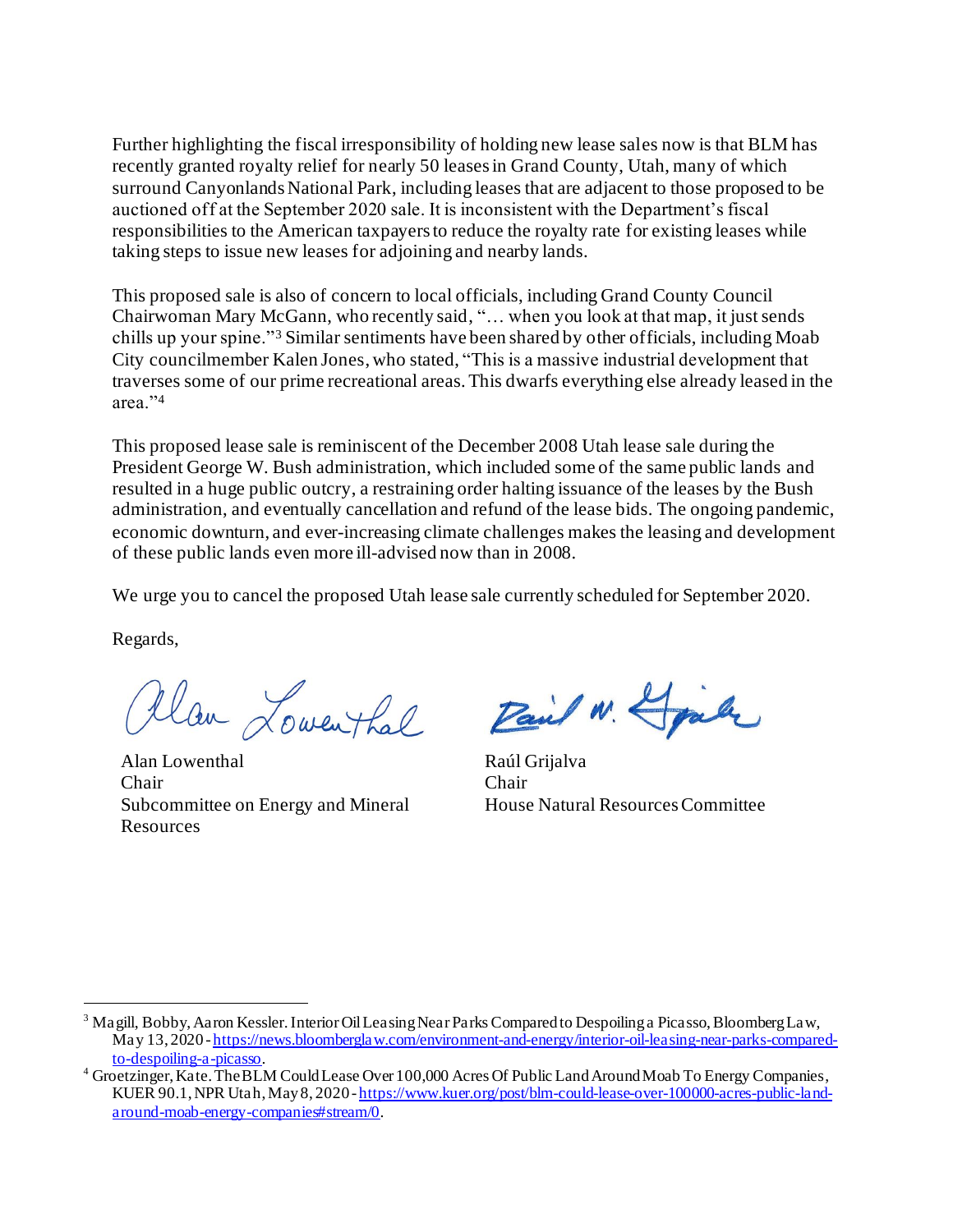# $\sqrt{s}/\sqrt{s}$

Nydia Velázquez Jared Huffman Member of Congress Member of Congress

# $\sqrt{s}/\sqrt{s}$

Deb Haaland Ruben Gallego Member of Congress Member of Congress

# $\sqrt{s}/\sqrt{s}$

Member of Congress Member of Congress

# $\sqrt{s}/\sqrt{s}$

Suzanne Bonamici Salud Carbajal Member of Congress Member of Congress

Nanette Diaz Barragán Peter Welch Member of Congress Member of Congress

# $\sqrt{s}/\sqrt{s}$

Matt Cartwright Donald S. Beyer Jr. Member of Congress Member of Congress

Earl Blumenauer Sean Casten Member of Congress Member of Congress

Member of Congress Member of Congress

# $\sqrt{s}/\sqrt{s}$

Jamie Raskin Pramila Jayapal Member of Congress Member of Congress

Chellie Pingree Jesús G. "Chuy" García

# $\sqrt{s}/\sqrt{s}$

# $\sqrt{s}/\sqrt{s}$

# $\sqrt{s}/\sqrt{s}$

Gerald E. Connolly Joseph P. Kennedy, III